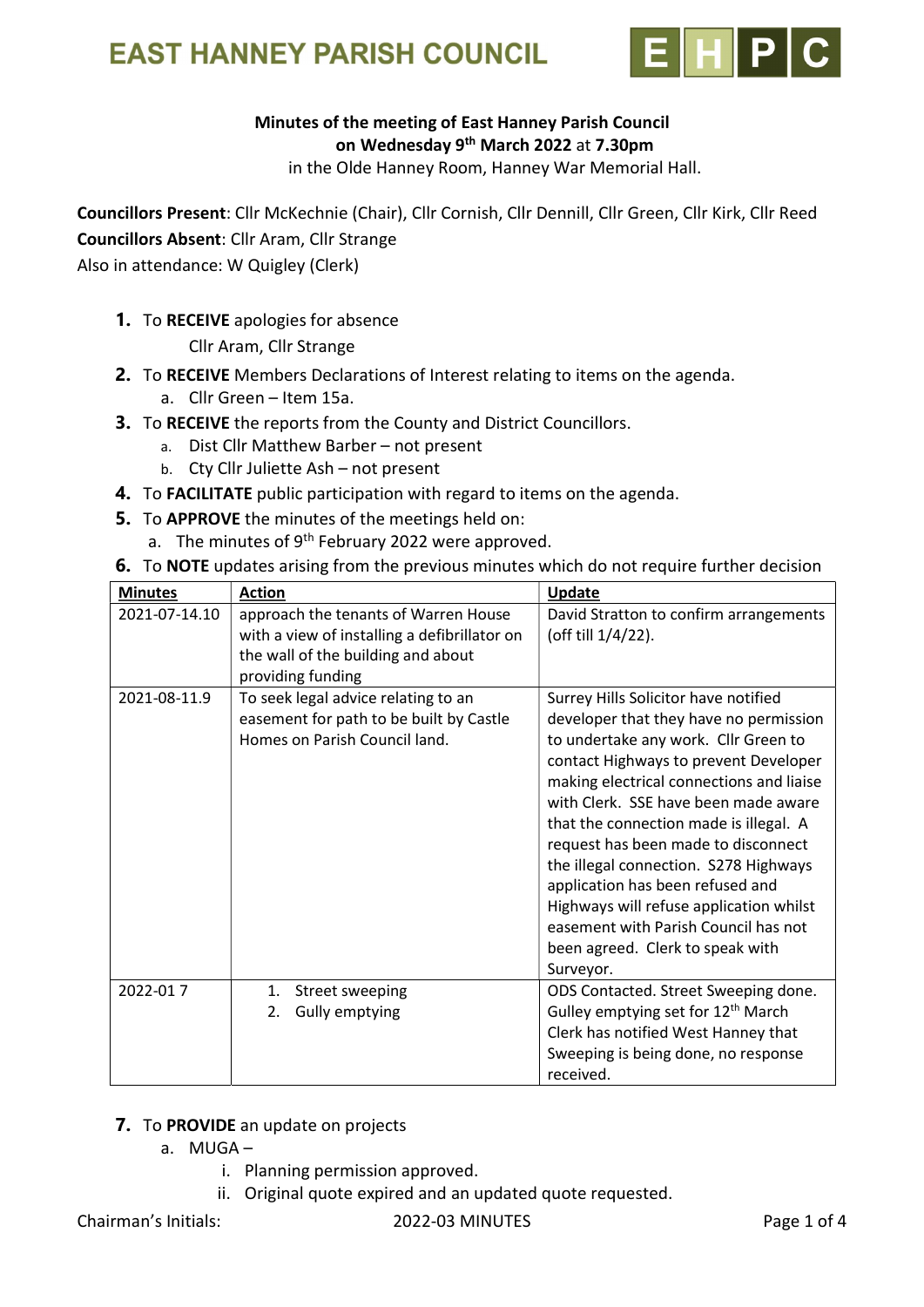

- iii. Work being done to meet the planning conditions biodiversity mitigation.
- 8. To RECEIVE an update on the Neighbourhood Plan
	- a. Consultation closed and consolidated report of responses produced.
	- b. Suggested adaptations to the policies by the Vale.
	- c. Cllr Kirk has started updating the text and has met with the advisor who helped with the design guide and this is being updated in line with the Vale's requirements.
	- d. A decision needs to be made on the local green spaces this will be done as part of a sub-group. (To be considered at same time as playscape meeting)
- 9. To RECEIVE an update on the Playscape procurement process
	- a. We have received some tenders. These will be considered by a working group. Date to be set. Questions to be raised for clarification prior to this.
- **10.** To AGREE a basis for application to the District Council Community Climate Action Grant Funding Initiative
	- a. It was RESOLVED to apply for funding for planting associated with the playscape. SM to apply.
- **11.** To **CONSIDER** the purchase and installation of bollards around the village greens to prevent vehicular access.
	- a. Cllr Green proposed bollards around the village greens due to vehicular access causing damage to the ground.
	- b. A member of the public commented that Snuggs Lane is not suited to two-way traffic who suggested that this goes against the Neighbourhood Plan proposals.
	- c. Legally only 2-foot hight oak posts can be installed.
	- d. The intention is also to avoid damage to the drains.
	- e. The rocks to be removed
	- f. £18.99 per post for 40 posts. Installation estimated at 1 day. Highways permission will need to be obtained for Highways Land.
	- g. It was AGREED to obtain costings for the purchase and installation costs. DG to obtain. (Agenda item once Cllr Green has obtained costs).
- 12. To CONSIDER the request from Vistry Homes to install the play equipment with wooden posts directly into the ground.
	- a. The Parish Council does not accept the proposal and requests that an alternative supplier be sought due to the wetness of the ground unless the existing supplier can use metal shoes for the equipment.
- **13.** To RECEIVE an update on the Jubilee Celebrations and Operation London Bridge.
	- a. Focusing on bringing the two villages together and welcome all the new residents with a variety of events including a Jubilee Fair, Big Lunch (Bring Your Own Picnic), Outdoor Service & Hanney's Got Talent.
	- b. West Hanney have agreed a donation of £250; East Hanney Parish Council are being requested £500. It was RESOLVED to make £500 available for the event.
- **14.** To AGREE to instigating a Biodiversity Mitigation and Environmental Strategy Plan for the MUGA.
	- a. It was RESOLVED to allow a budget of £1000 +VAT to arrange for a Biodiversity Mitigation and Environmental Strategy Plan. PA to action.
- 15.Finance & Governance
	- a. To was RESOLVED to APPROVE invoices for payment and to review payments made since the last meeting as itemised on the Payment & Receipts Schedule

| Ref no           | <b>Details</b>            | <b>Payment Total</b> |        |
|------------------|---------------------------|----------------------|--------|
| P <sub>139</sub> | <b>Salaries</b>           | -                    | 896.52 |
| P <sub>140</sub> | <b>Nest-Staff Pension</b> | -                    | 46.69  |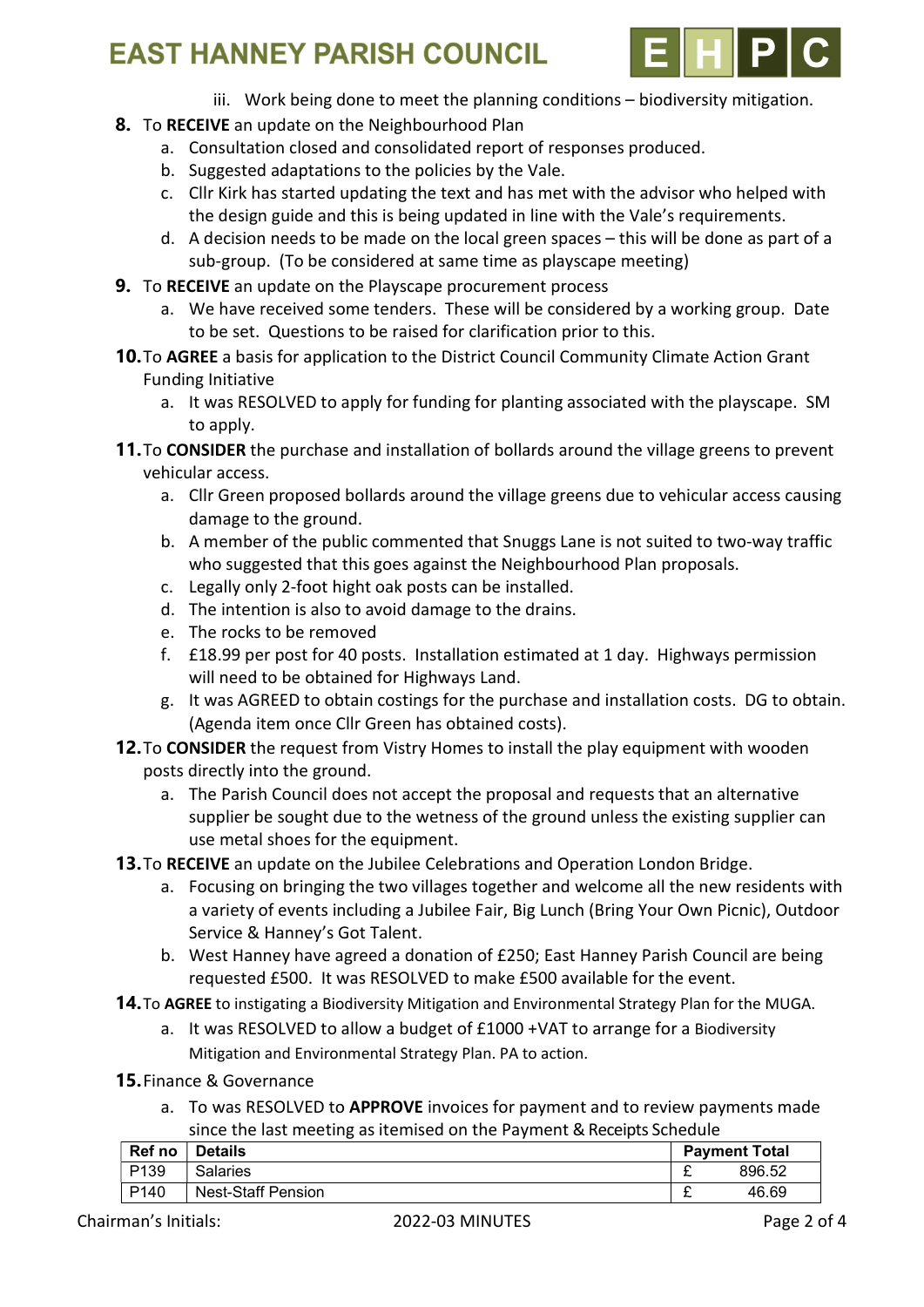

| P <sub>141</sub> | W Quigley-Clerk Expenses                                     | £ | 16.20  |
|------------------|--------------------------------------------------------------|---|--------|
| P <sub>142</sub> | Hall Hire Feb-22                                             | £ | 20.00  |
| P <sub>143</sub> | ID MOBILE LIMITED-Parish Mobile Phone                        | £ | 15.19  |
| P144             | <b>Surrey Hills Solicitors Easement</b>                      | £ | 219.00 |
| P <sub>145</sub> | <b>I&amp;CL Green-I&amp;CL Green - Land Maintenance</b>      |   | 448.00 |
| P <sub>146</sub> | Pet Waste - Dog Waste Collections+ General Waste Collections | £ | 328.40 |
| P147             | <b>Biffa-Bin Emptying</b>                                    | £ | 112.02 |
| P148             | <b>Kings Leases Rent</b>                                     | £ | 500.00 |
| P <sub>149</sub> | <b>Kings Leases Rent</b>                                     | £ | 250.00 |

#### b. The receipts on the Payment & Receipts Schedule were NOTED.

| <b>Receipt Date</b><br><b>Details</b> |                                          | <b>Amount</b> |        |
|---------------------------------------|------------------------------------------|---------------|--------|
| 02/03/2022                            | Serious 4 Sport Field Rent               |               | 352.00 |
| 25/02/2022                            | <b>HWMH Ground Rent</b>                  | £             | 10.00  |
| 03/03/2022                            | <b>ALLOTMENT</b>                         | £             | 10.00  |
| 04/03/2022                            | <b>ALLOTMENT</b>                         | £             | 2.50   |
| 04/03/2022                            | <b>ALLOTMENT</b>                         | £             | 2.50   |
| 07/03/2022                            | <b>ALLOTMENT</b>                         | £             | 2.50   |
| 07/03/2022                            | <b>ALLOTMENT</b>                         | £             | 5.00   |
| 07/03/2022                            | <b>ALLOTMENT</b>                         | £             | 5.00   |
| 07/03/2022                            | <b>ALLOTMENT</b>                         | £             | 2.50   |
| 08/03/2022                            | <b>ALLOTMENT</b>                         | £             | 7.50   |
| 31/12/2021                            | Credit Interest - Instant Access Account | £             | 0.19   |
| 31/12/2021                            | Credit Interest - Playground Account     | £             | 1.02   |
| 31/12/2021                            | Credit Interest - Playingfield Account   | £             | 0.31   |

- c. To AGREE the charge for the use of the field by The Golden Sparrows Cricket Club.
	- i. It was AGREED to send an invoice for £300 for 2021/22
	- ii. It was agreed that this should be increased in 2022/23
- d. to CONSIDER any grant applications received
	- i. GrowFamilies

Prove a really good service for new parents. Many families from the village use the service. It was RESOLVED to agree a donation of up to £500 subject to Cllr Reed's conversation with GROW.

ii. Golden Sparrows – pitch cover

There should be two cricket nets rather than a pitch cover as these are for the benefit of the Community whereas the pitch cover would only be for the benefit of a small number of users. The previous cover was vandalised. (Add agenda item for Cricket Net with updated quote - clerk)

- e. To AGREE the renewal of the Oxfordshire Association of Local Councils Subscription.
- f. To **NOTE** to implement the Local Government pay award of 1.75% backdated to  $1^{st}$ April 2021.
	- i. The pay award was NOTED.
- g. To AGREE the Clerk be paid by Standing Order on the last day of the month and an adjusting payment to be made in March annually.
	- i. It was RESOLVED to approve payment by Standing Order.
- 16. Planning Applications
	- a. To CONSIDER all recent applications received from Vale of White Horse District Council on the attached schedule and any other planning applications received between the circulation of this agenda and the meeting.

| Ref | <b>Location/Description</b> | <b>Details</b> | <b>Response</b> |
|-----|-----------------------------|----------------|-----------------|
|     |                             |                | <b>Date</b>     |